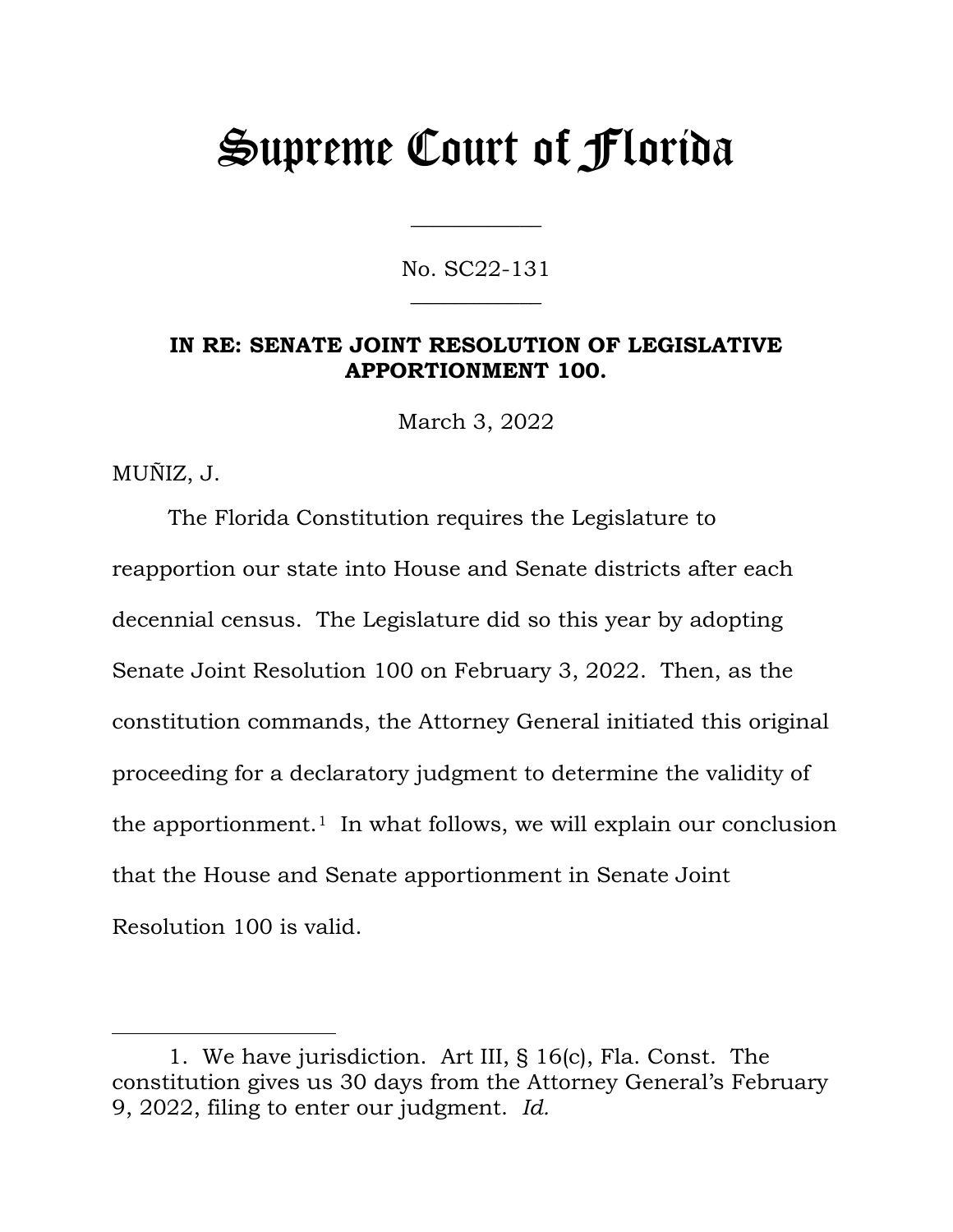I.

This case comes to us in an unusual posture. The constitution requires our Court to hear from "adversary interests" on the validity of the Legislature's apportionment. Art. III, § 16(c). And ordinarily our role in this proceeding would be to adjudicate specific challenges to the joint resolution. *See In re Senate Joint Resolution of Legislative Apportionment 1176 (Apportionment I)*, 83 So. 3d 597, 601 (Fla. 2012) ("Before 1968, there was no process by which challengers to the Legislature's apportionment plans could seek direct and immediate review of the apportionment plans by the Supreme Court of Florida."). But, for the first time since the voters adopted the existing procedural framework for judicial review of apportionment in 1968, no one appeared to oppose the Legislature's plans.

Even without a challenging party, however, the constitution requires us to enter a judgment determining the validity of the apportionment. Art. III, § 16(c). We undertake that task mindful of a few foundational principles. First, the joint resolution of apportionment enjoys a "presumption of validity." *Apportionment I*, 83 So. 3d at 606. Second, and relatedly, it is not the Legislature's

- 2 -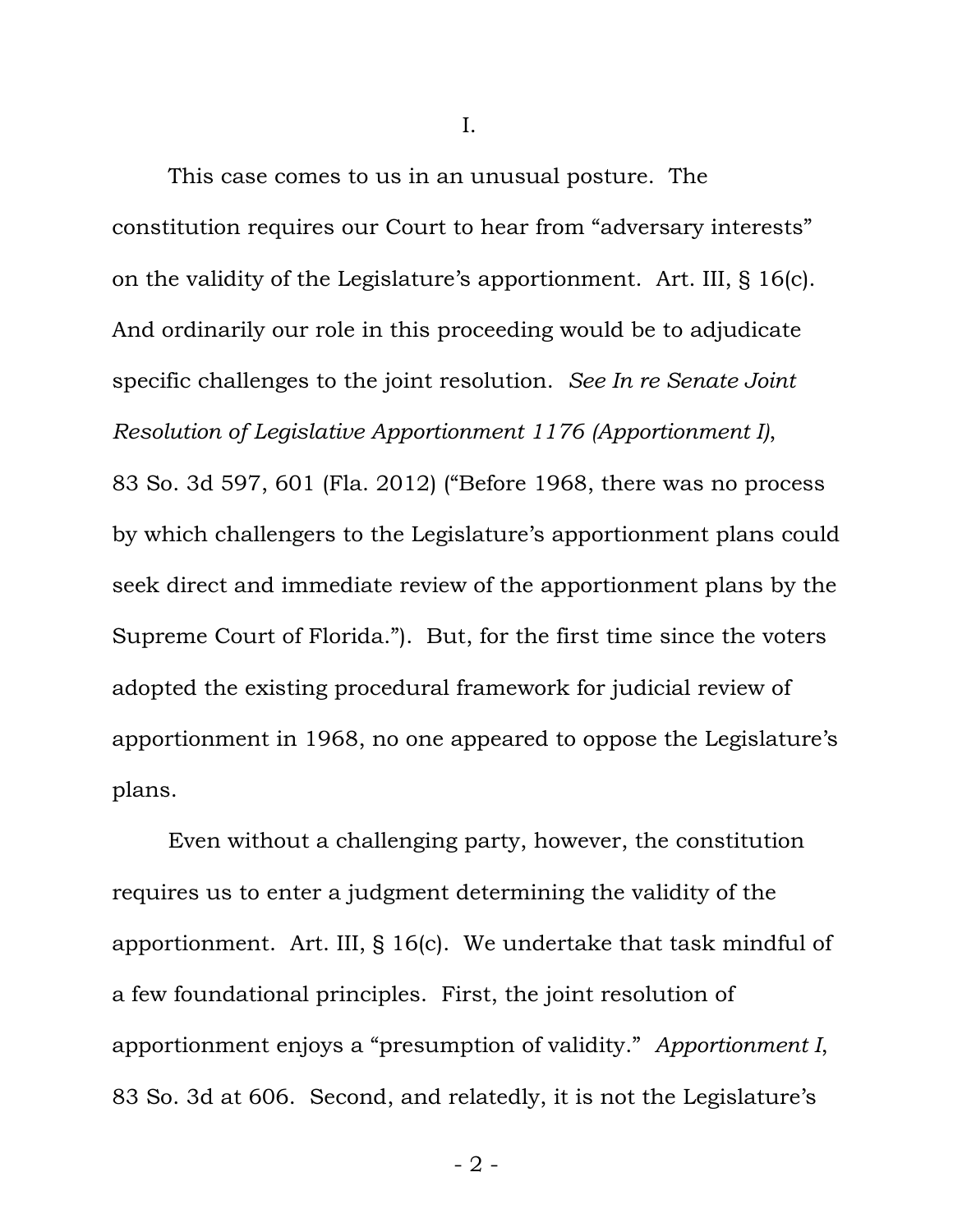burden to prove the validity of the apportionment. In a typical review proceeding under article III, section 16(c), "[o]pponents of [an] apportionment plan bear the burden of establishing a constitutional violation*.*" *In re Senate Joint Resolution of Legislative Apportionment 2-B (Apportionment II)*, 89 So. 3d 872, 881 (Fla. 2012). Third, although the Legislature must exercise its discretion within the bounds set by the constitution, "legislative reapportionment is primarily a matter for legislative consideration and determination." *In re Apportionment Law Senate Joint Resolution No. 1305, 1972 Regular Session*, 263 So. 2d 797, 799 (Fla. 1972).

Our Court's duty under article III, section 16(c) is thus to enforce any discretion-limiting standards embodied in the constitutional text without curtailing the substantial discretion that those same standards, and our constitution's overarching separation of powers, still reserve to the Legislature. In this regard, the House and Senate maintain that we erred in 2012 by not requiring challengers to prove an apportionment's invalidity "beyond a reasonable doubt," and they ask us to reconsider that issue. We do not think that this uncontested proceeding is the

- 3 -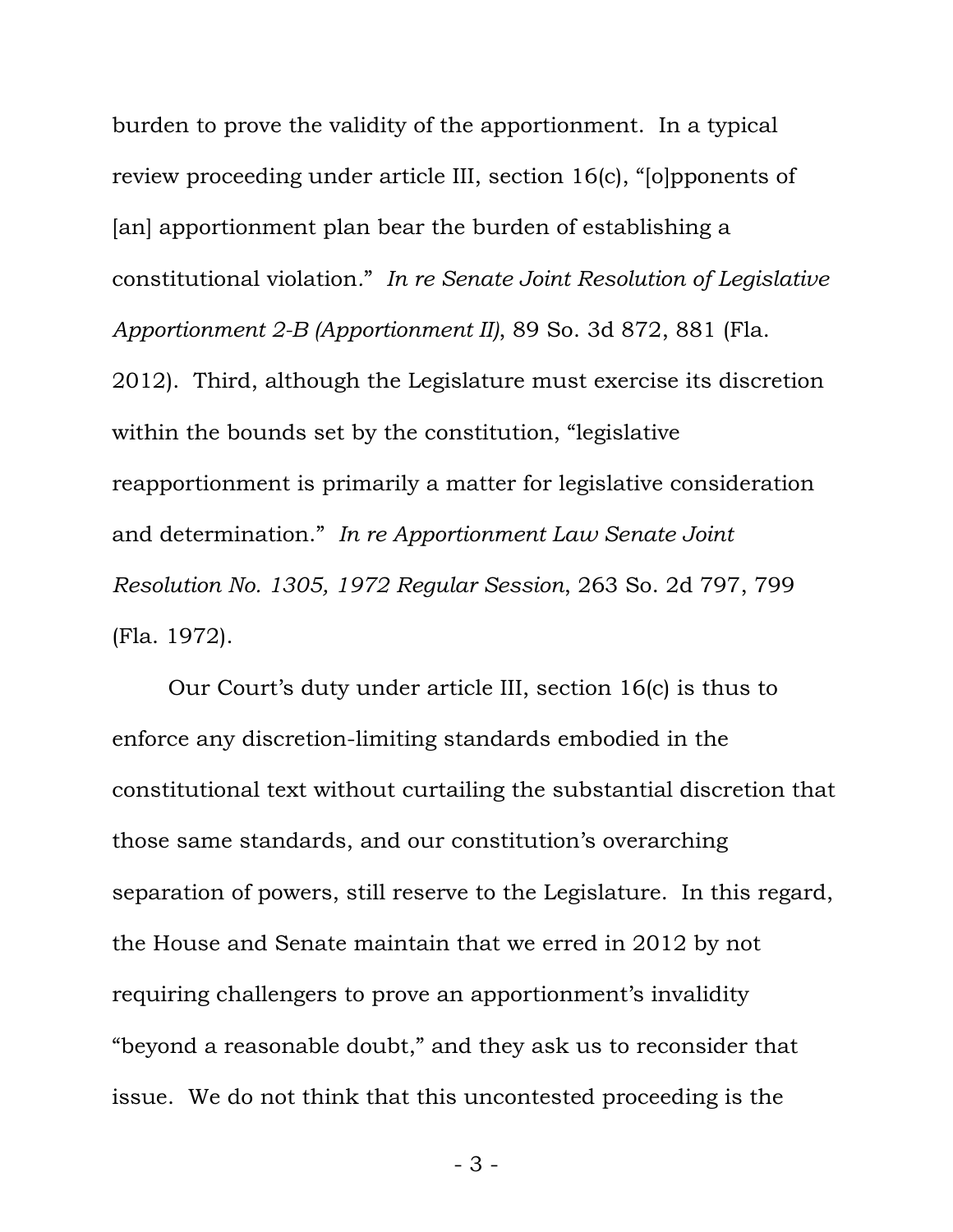place to delve into the standard of review for future, hypothetical challenges. Instead, given the presumption of validity and in the absence of a challenge to Senate Joint Resolution 100, we will review the materials before us to ensure that there is evidence in the record to support the validity of the 2022 apportionment.

### II.

Our primary focus here is on article III, section 21 of the Florida Constitution, which prescribes what the text calls "standards for establishing legislative district boundaries." The voters of our state adopted these standards through the Fair Districts Amendment in 2010. That amendment substantially augmented the constitutional requirements that had governed reapportionment up to that time. *See In re Constitutionality of House Joint Resolution 1987*, 817 So. 2d 819, 832 (Fla. 2002) (listing then-governing constitutional requirements).

We have described article III, section 21 as consisting of two tiers, each with its own distinct standards. *Apportionment I*, 83 So. 3d at 614-15. The tier-one standards take precedence over those in tier two; but the order of the standards within each tier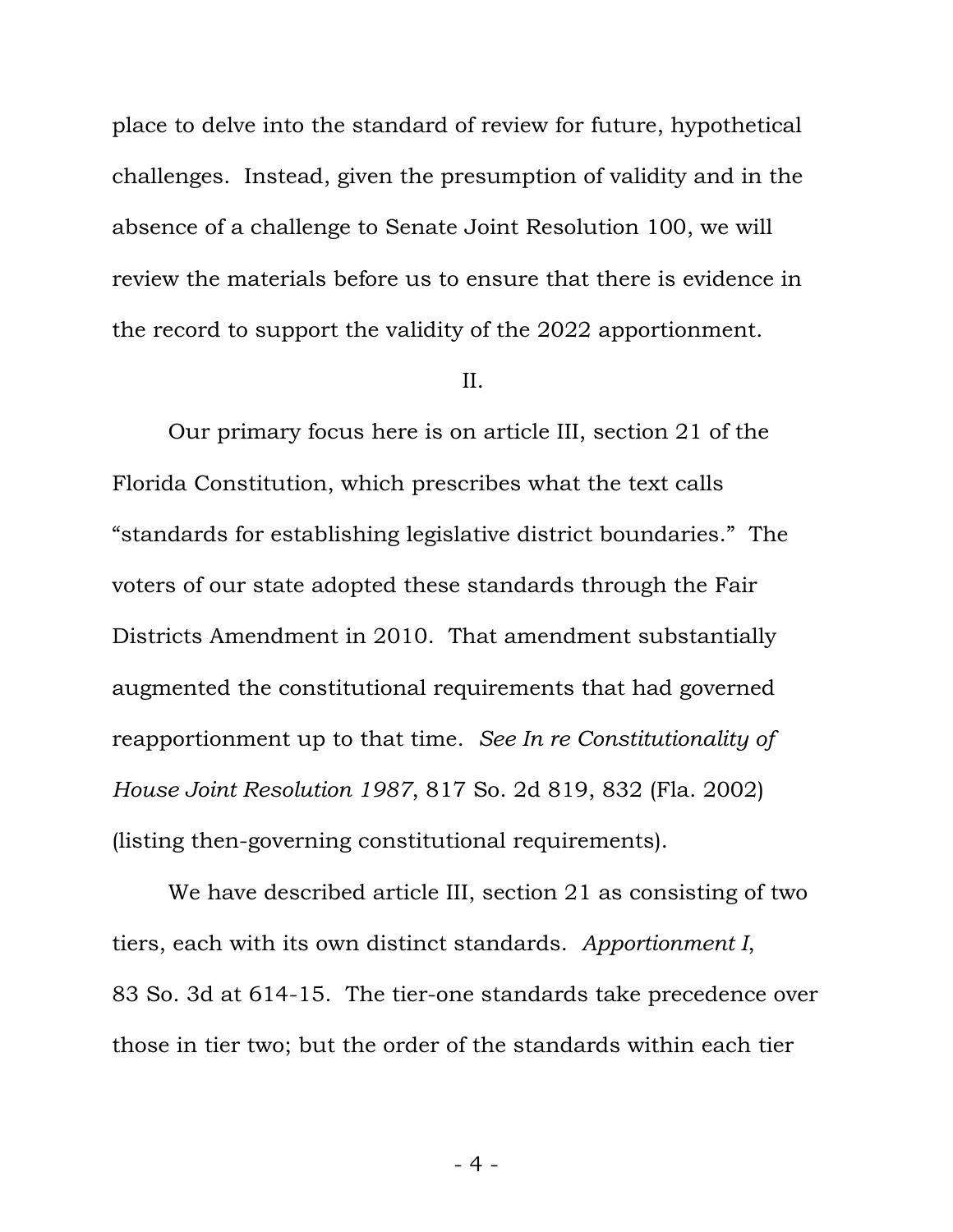"shall not be read to establish any priority of one standard over the other." Art. III, § 21(c).

The first of the tier-one standards prohibits intentional political favoritism: "No apportionment plan or district shall be drawn with the intent to favor or disfavor a political party or an incumbent." The next set of tier-one standards protects racial and language minority voters: "districts shall not be drawn with the intent or result of denying or abridging the equal opportunity of racial or language minorities to participate in the political process or to diminish their ability to elect representatives of their choice." The final tier-one standard requires districts to "consist of contiguous territory." Art. III, § 21(a).

The tier-two standards address legislative districts' population, shape, and boundaries. Districts "shall be as nearly equal in population as is practicable"; they "shall be compact"; and they "shall, where feasible, utilize existing political and geographical boundaries." The constitution is explicit that, in the event of a conflict, the tier-two standards yield to the tier-one standards and to federal law. Art. III, § 21(b). Because the constitutional text does not set a hierarchy among the tier-two standards themselves, the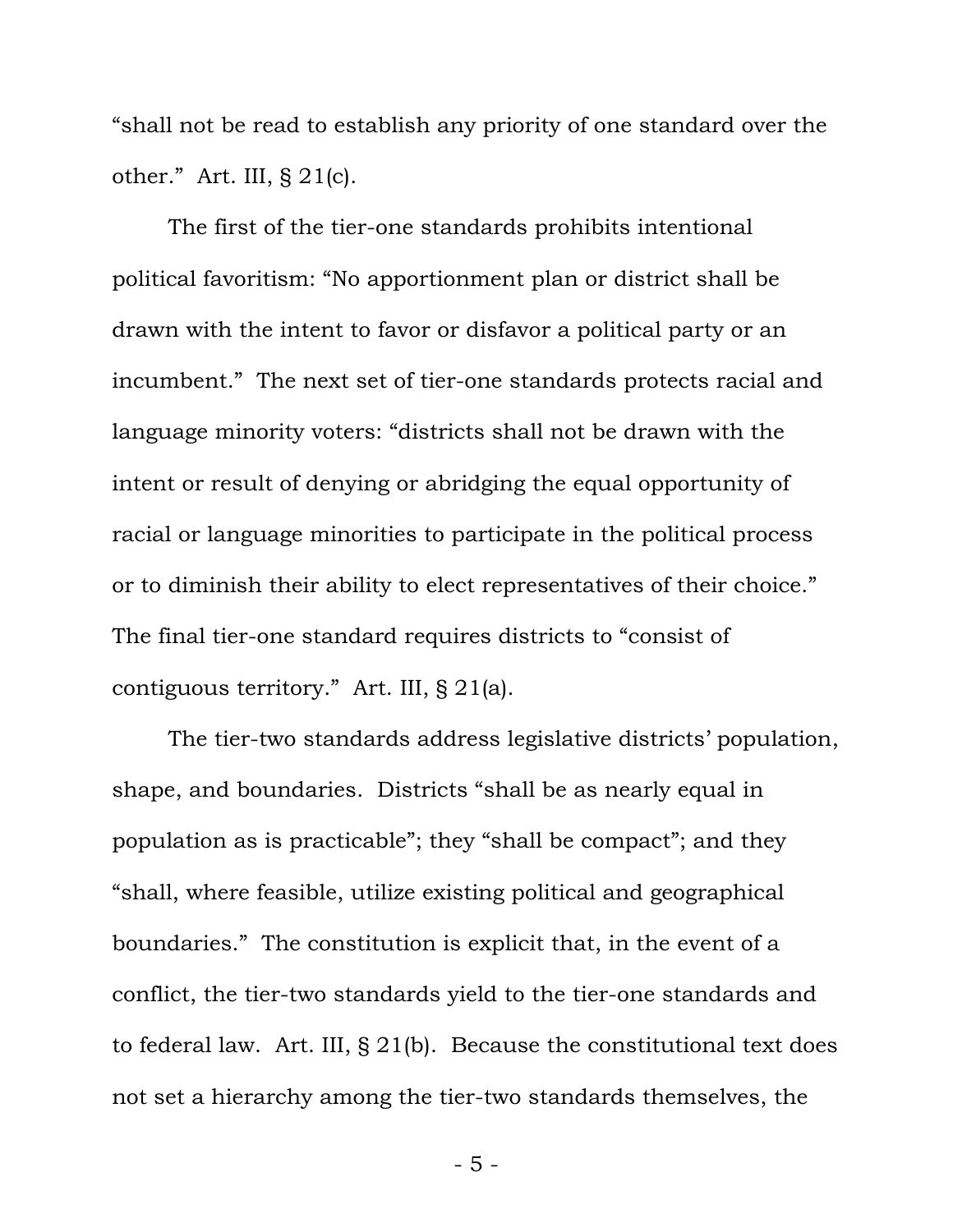Legislature retains the discretion to balance those standards in the apportionment.

Of course, reapportionment is also governed by the Fourteenth Amendment's equal protection requirement of "one person, one vote." We have held that this requirement is subsumed within the population standard in tier two. *Apportionment I*, 83 So. 3d at 630. Finally, article III, section 16(a) of the Florida Constitution requires that House and Senate districts be "consecutively numbered" and that they consist of "either contiguous, overlapping or identical territory."

#### A.

We begin with the record facts that pertain to the tier-two standards in article III, section 16, because those standards are the ones that address the basic building blocks of reapportionment. The most fundamental consideration, of course, is population equality. The 2020 census recorded Florida's statewide population at 21,538,187 people, an increase of over 2.7 million people since 2010. The last decade's population growth was unevenly distributed, so both the House and the Senate district lines required substantial revision.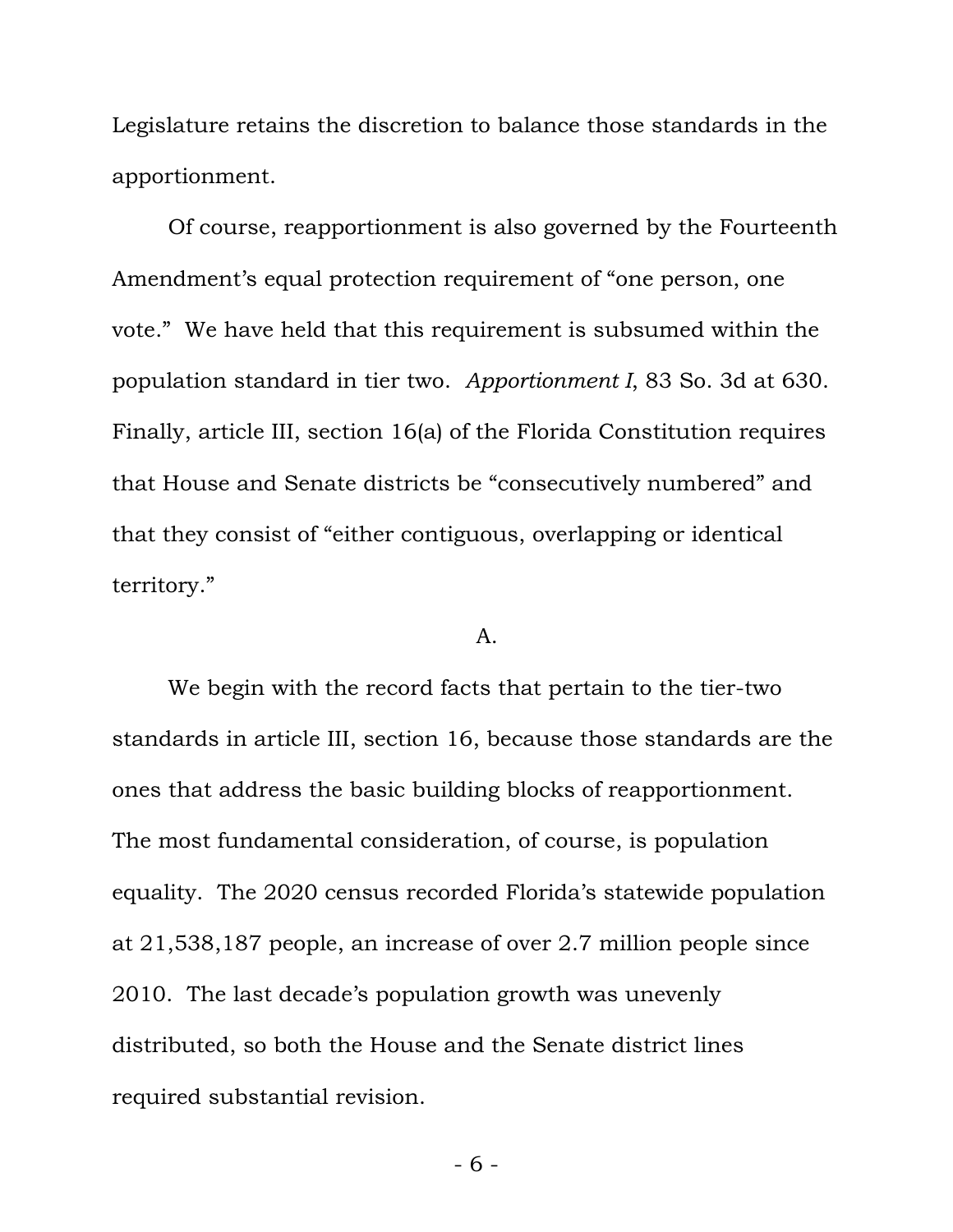Neither the federal nor the Florida Constitution requires that districts contain perfectly equal populations. *Apportionment I*, 83 So. 3d at 630. In language that echoes the federal equal protection standard for state legislative districts, article III, section 21(b) requires districts "as nearly equal in population as is practicable." The text thus signals that the Legislature retains discretion to balance population equality with other legitimate redistricting considerations. In 2012, this Court approved House and Senate plans with overall population deviations[2](#page-6-0) of 3.97% and 1.99%, respectively. *Apportionment I*, 83 So. 3d at 646, 655.

Here, the House plan has an overall population deviation of 4.75%. The Senate plan has an overall population deviation of 1.92%. Applying the federal standard, the Supreme Court recently observed that "[g]iven the inherent difficulty of measuring and comparing factors that may legitimately account for small deviations from strict mathematical equality, we believe that attacks on deviations under 10% will succeed only rarely, in unusual

<span id="page-6-0"></span><sup>2.</sup> A redistricting plan's overall population deviation is the sum of the percentages by which the plan's least and most populated districts deviate from a district's theoretical ideal population.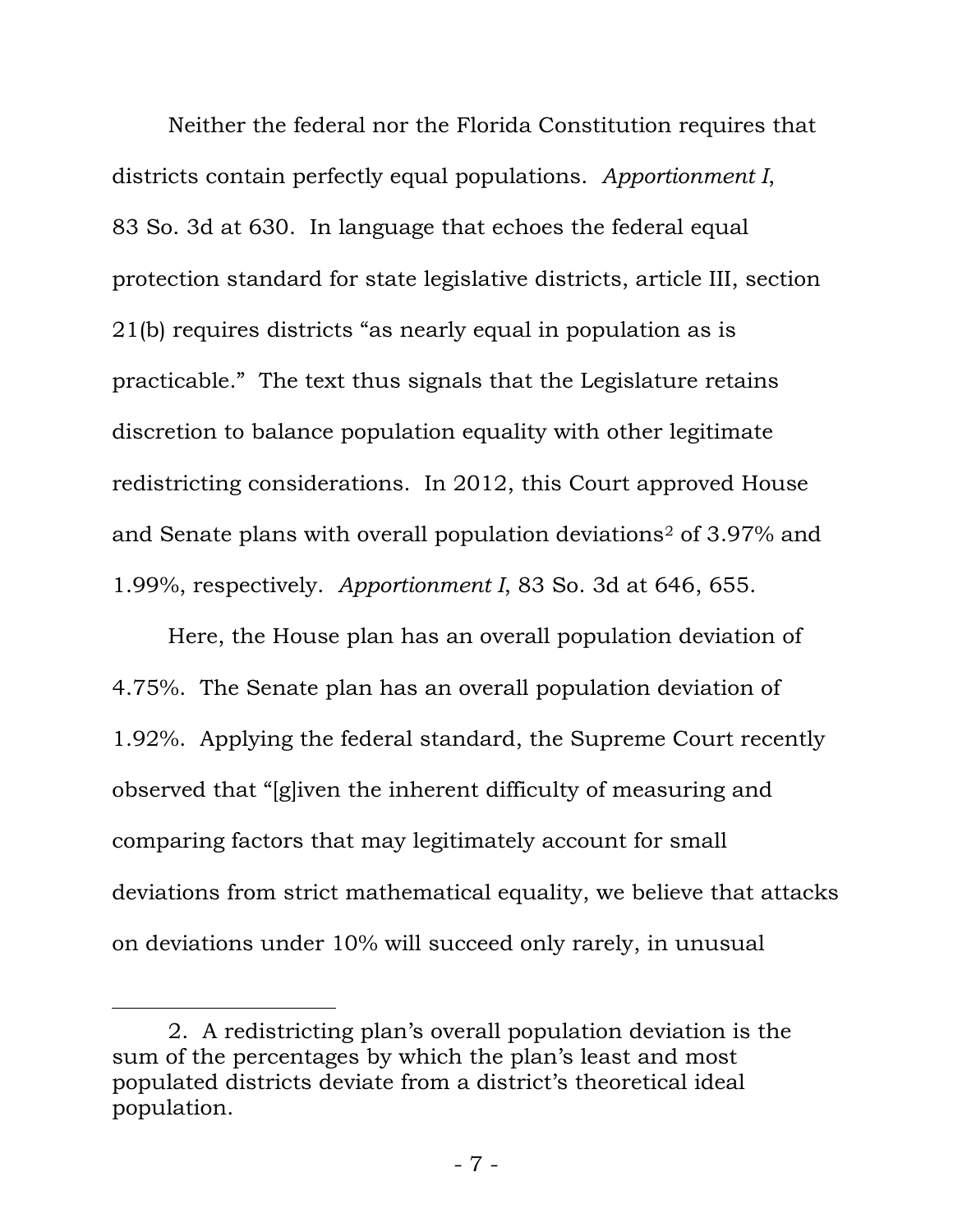cases." *Harris v. Ariz. Indep. Redistricting Comm'n*, 578 U.S. 253, 259 (2016). Both the House and Senate explain that the population deviations in their 2022 plans were driven by respect for political and geographical boundaries, particularly county boundaries—an unquestionably legitimate consideration.

Next in tier two is the standard that "districts shall be compact." Art. III, § 16(b). In 2012, we held that compactness "refers to the shape of [a] district," and we explained that this standard seeks to "ensure that districts are logically drawn and that bizarrely shaped districts are avoided." *Apportionment I*, 83 So. 3d at 636. Of course, limiting the definition of compactness to an assessment of a district's shape does not eliminate the inherent vagueness of the term; however measured, compactness is a matter of degree. And a district's compactness can be affected by factors over which the line-drawer has no control, like our state's unique geographical contours and the distribution of population within the state. *See id.* at 635.

To evaluate districts' compactness in our 2012 review proceeding, this Court made a visual assessment of the districts and considered "quantitative geometric measures of compactness."

- 8 -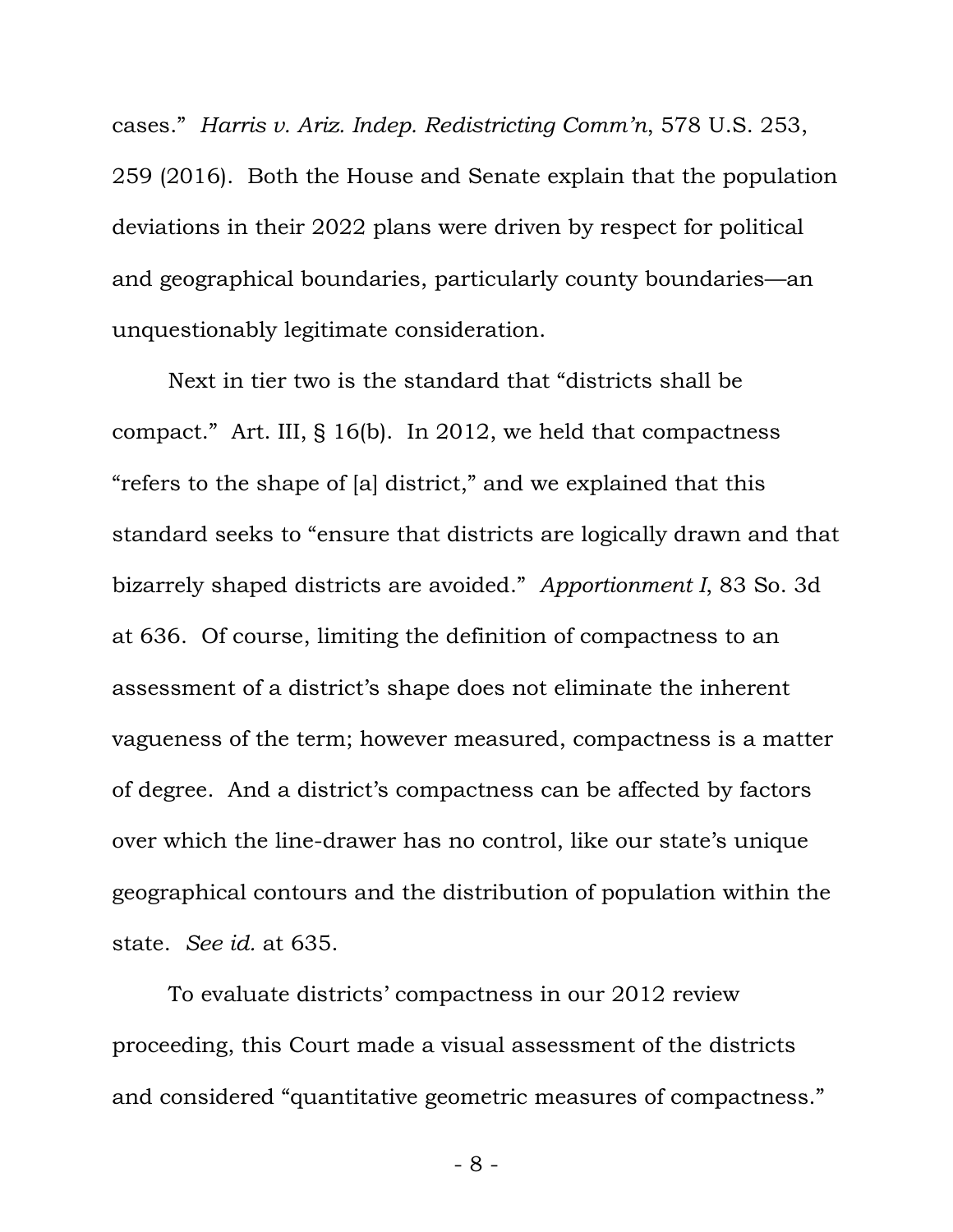*Id.* at 634-35. Overall, the House and Senate districts in the Legislature's 2022 plans are visually at least as compact as the districts that they replace—in many cases more so. This conclusion is confirmed by the 2022 districts' generally improved average scores on the recognized Convex Hull, Polsby-Popper, and Reock compactness tests.[3](#page-8-0) Without a presentation from adverse parties, we hesitate to comment on how meaningful those improvements are. What matters for present purposes is that, by recognized mathematical measures, the Legislature's 2022 districts overall are more compact than the districts in the existing, benchmark plan.

Finally, there is the tier-two standard that districts "shall, where feasible, utilize existing political and geographical boundaries." Art. III, § 21(b). Our Court has held that political boundaries are county and city boundaries. *Apportionment I*, 83 So. 3d at 638. And we held that the term "geographical

<span id="page-8-0"></span><sup>3.</sup> For an explanation of these tests, see our decision in *League of Women Voters of Florida v. Detzner*, 179 So. 3d 258, 283, nn. 6-8 (Fla. 2015). In each test, the highest score possible is 1.0. The House districts' benchmark and new average scores are (benchmark/new): 0.80/0.82 (Convex Hull); 0.43/0.45 (Polsby-Popper); and 0.43/0.45 (Reock). The corresponding Senate districts' benchmark and new average scores are: 0.81/0.82; 0.41/0.46; and 0.50/0.46.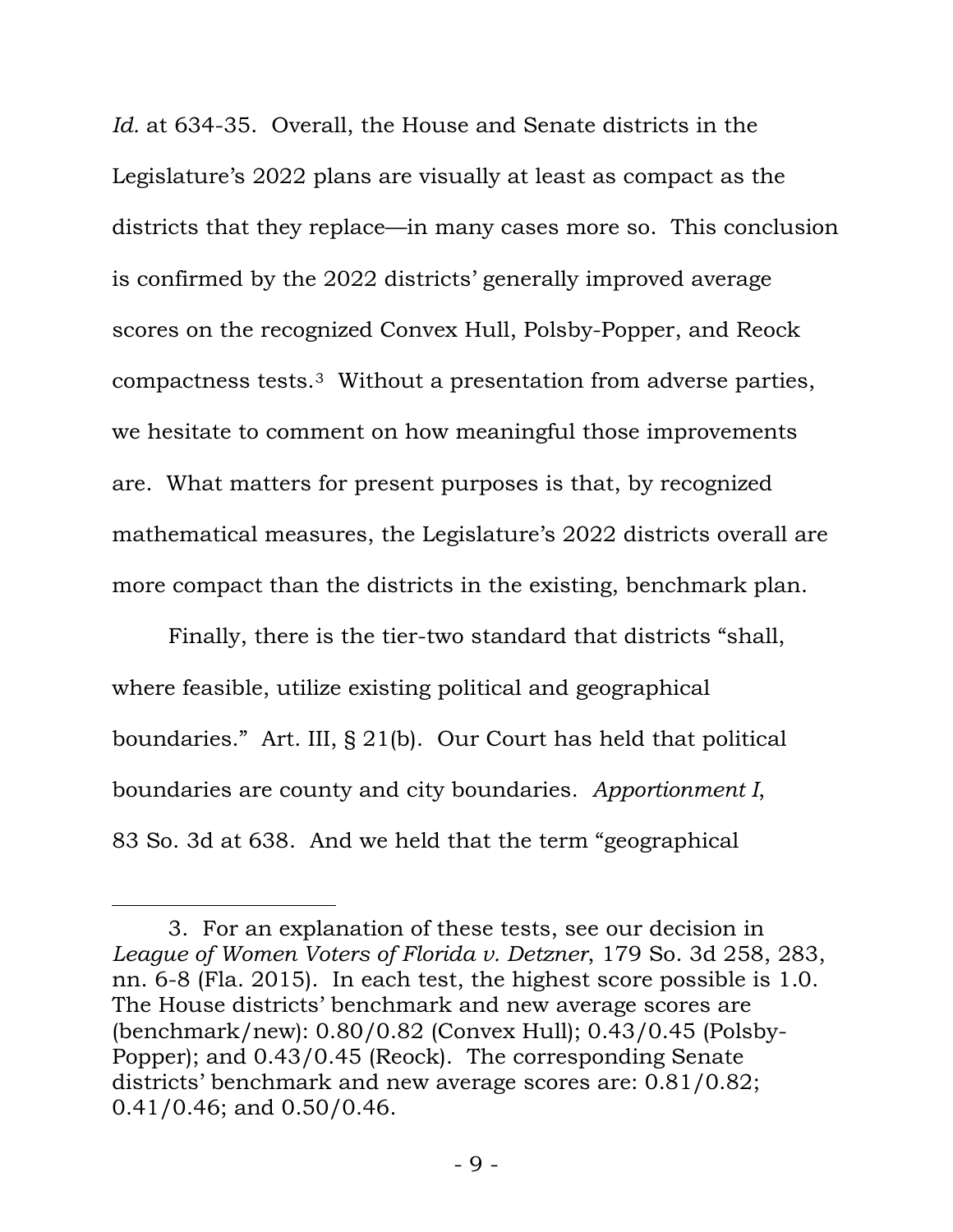boundaries" refers to those "that are easily ascertainable and commonly understood," like "rivers, roadways, interstates, and state roads." *Id*.

This redistricting cycle, both the House and Senate calculated the extent to which each district's boundary lines coincide with political and geographical boundaries. The results of this "boundary analysis" show that the average district in the new House plan follows political and geographical boundaries along 82.7% of its perimeter; the corresponding figure for the average district in the Senate's new plan is 96%. These figures show improvements over the boundary analysis scores of 78.5% and 89% for the average district in the existing House and Senate benchmark plans, respectively.

## B.

We now turn to the article III, section 21 tier-one standards that protect racial and language minority voting rights and prohibit intentional political favoritism.[4](#page-9-0) The minority voting standards

<span id="page-9-0"></span><sup>4.</sup> The third and final tier-one standard is that districts must "consist of contiguous territory." Art. III, § 21(a). The maps submitted with the joint resolution show that the 2022 districts are contiguous.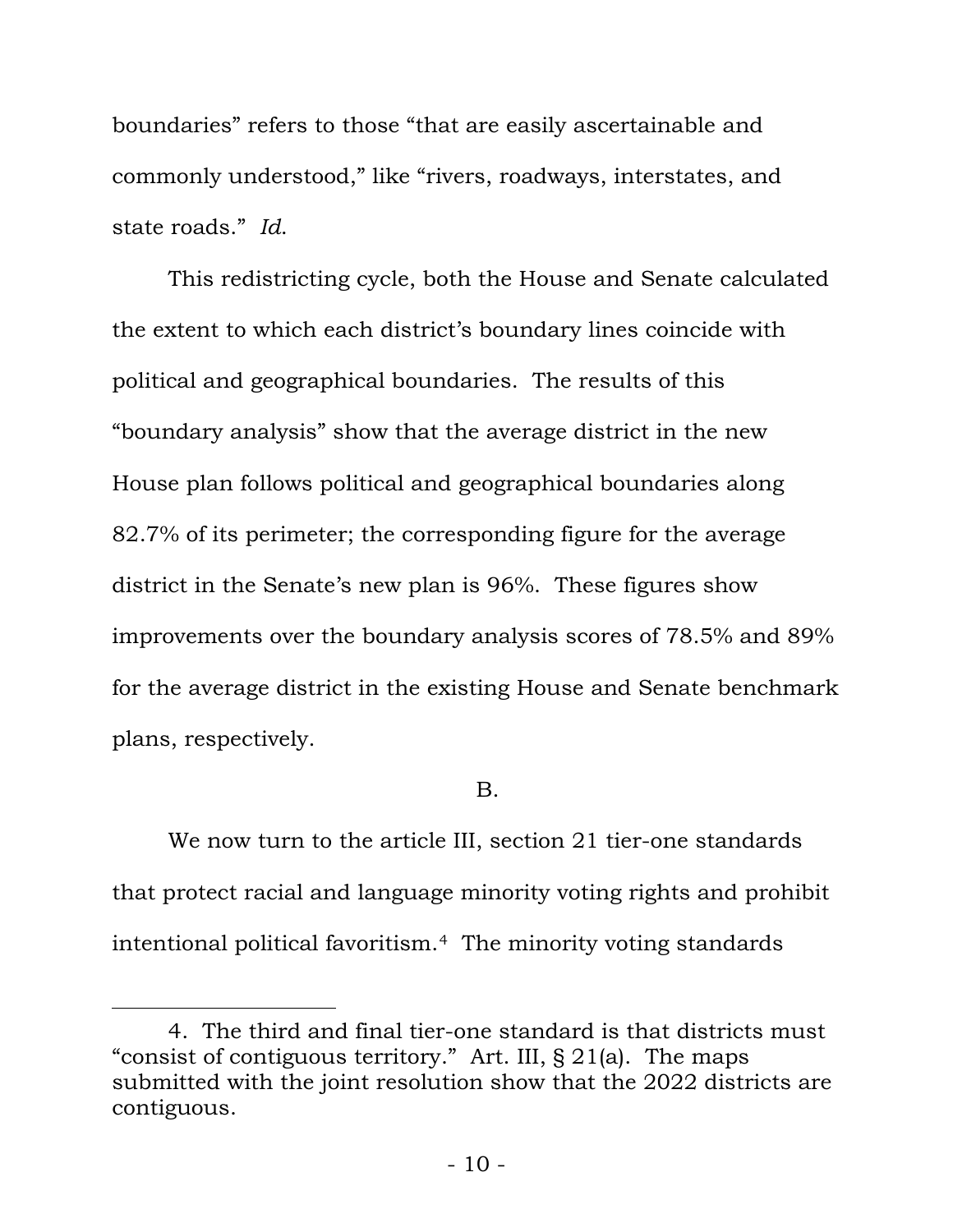identify and proscribe two types of discrimination: "impermissible vote dilution" and "impermissible diminishment of a minority group's ability to elect a candidate of its choice." *Apportionment I*, 83 So. 3d at 619. While they exist independently as Florida law, these provisions were modeled on and "embrace[] the principles" of key provisions of the federal Voting Rights Act of 1965, section 2 (vote dilution) and section 5 (diminishment, or retrogression). *Id.* at 619-21.

Vote dilution is "the practice of reducing the potential effectiveness of a group's voting strength by limiting the group's chances to translate the strength into voting power." *Id.* at 622. Line drawers can effect vote dilution either by fragmenting a specific minority voter population into multiple districts or by "packing" those voters into a district or districts. *Id*. We acknowledged in 2012 that "[a] successful vote dilution claim under Section 2 [of the Voting Rights Act] requires a showing that a minority group was denied a majority-minority district that, but for the purported dilution, could have potentially existed." *Id.*[5](#page-10-0)

<span id="page-10-0"></span><sup>5.</sup> In voting rights parlance, a "majority-minority district" is one in which voters of a minority group constitute a majority of the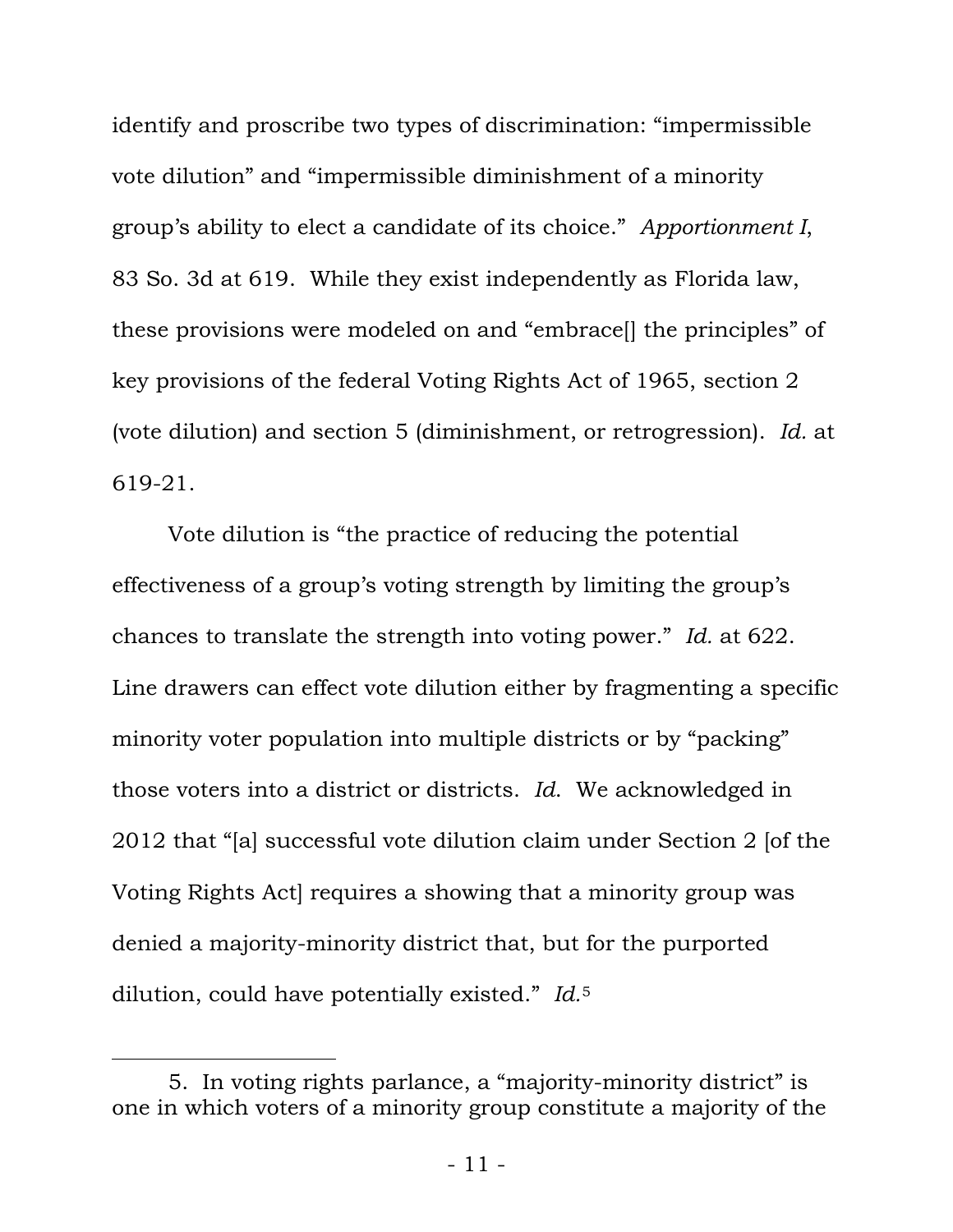In our 2012 review proceeding, we evaluated potential vote dilution by looking for evidence suggesting impermissible "packing" of minority voters into super-majority districts to avoid the creation of additional majority-minority districts. *Apportionment I*, 83 So. 3d at 645. As for Black voters, no district in either 2022 plan has a Black voting age population sufficiently high to raise concerns of packing.[6](#page-11-0) By contrast, it is true that both new plans have districts with high Hispanic voting age populations (HVAP): 93.99% in the highest HVAP House district, and 90.13% in the highest HVAP Senate district. But in 2012 we approved plans with comparably high HVAPs: 93.58% (House) and 86.9% (Senate). *Id*.; Att'y Gen.'s Petition Appendix at B5, *Apportionment II*, 89 So. 3d 872 (Fla. 2012)

district's voting-age population. The existence of a minority group "sufficiently large and geographically compact to constitute a majority in [a] reasonably configured legislative district" is one of "three threshold conditions for proving vote dilution under" section 2 of the Voting Rights Act. *Cooper v. Harris*, 137 S. Ct. 1455, 1470 (2017) (explaining the threshold vote dilution criteria established in *Thornburg v. Gingles*, 478 U.S. 30 (1986)). If the *Gingles* threshold factors are established, the dilution inquiry then proceeds to consider the totality of the circumstances.

<span id="page-11-0"></span><sup>6.</sup> The districts with the highest Black voting age population (BVAP) percentages in each plan have BVAPs of 57.94% (House) and 50.07% (Senate).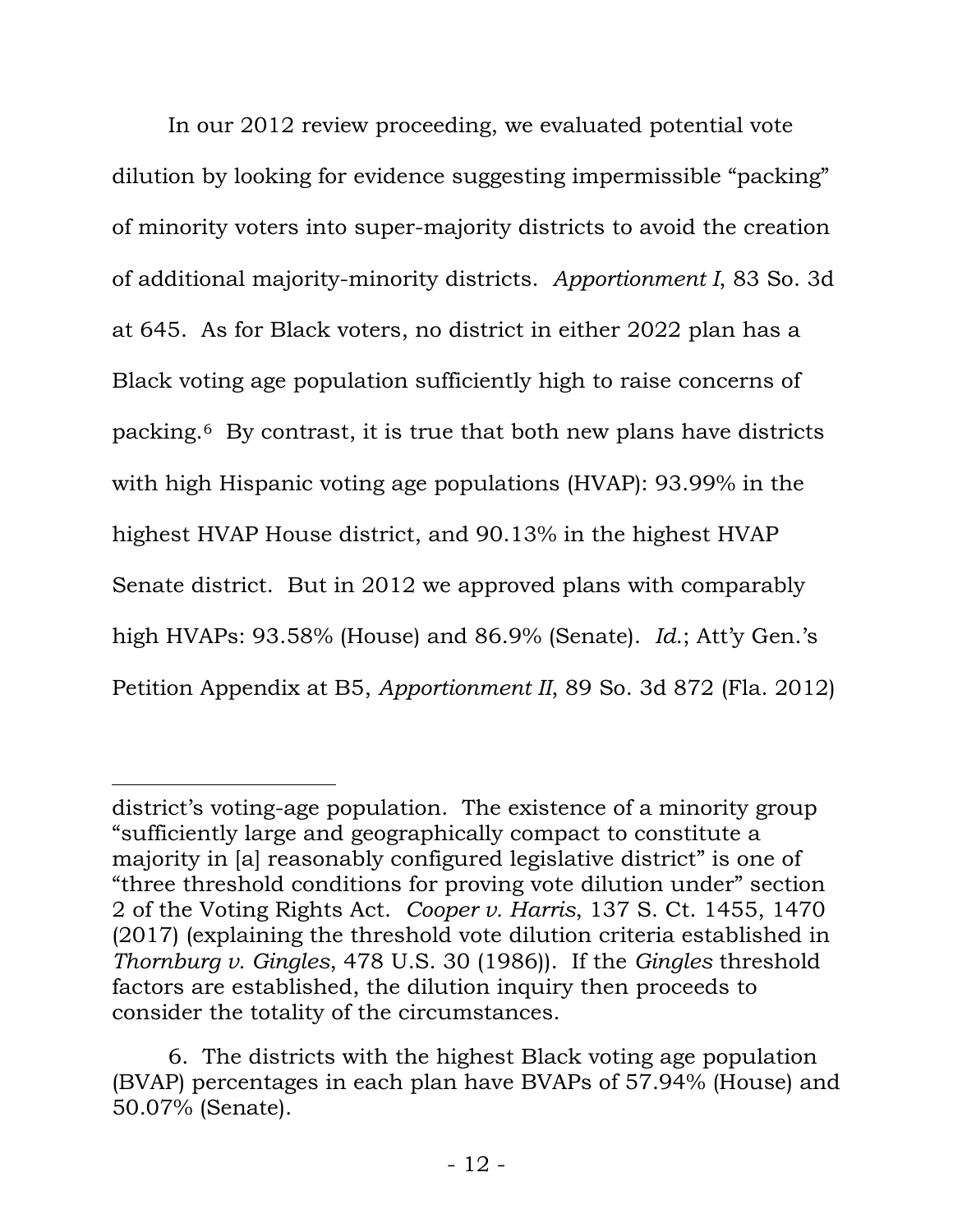(No. SC12-460). We reasoned that these high percentages were attributable to the dense concentration of Hispanic voters in Miami-Dade County, not to impermissible line-drawing by the Legislature. *Apportionment I*, 83 So. 3d at 645.

Moreover, as to vote dilution, the House and Senate have represented that their 2022 plans do not avoid creating additional majority-minority districts where doing so was both possible and necessary to enable minority voters to elect representatives of their choice. We conclude that there is evidence in the record before us to support the conclusion that the Legislature's 2022 plans do not impermissibly dilute minority voting strength.

The non-diminishment protection afforded by article III, section 21(a) means that "the Legislature cannot eliminate majorityminority districts or weaken other historically performing minority districts where doing so would actually diminish a minority group's ability to elect its preferred candidates." *Apportionment I*, 83 So. 3d at 625; *see also Bethune-Hill v. Va. State Bd. of Elections*, 137 S. Ct. 788, 802 (2017).[7](#page-12-0) Evaluating the extent to which benchmark and

<span id="page-12-0"></span><sup>7.</sup> Governor Ron DeSantis recently sought an advisory opinion from this Court, in part seeking our views on the meaning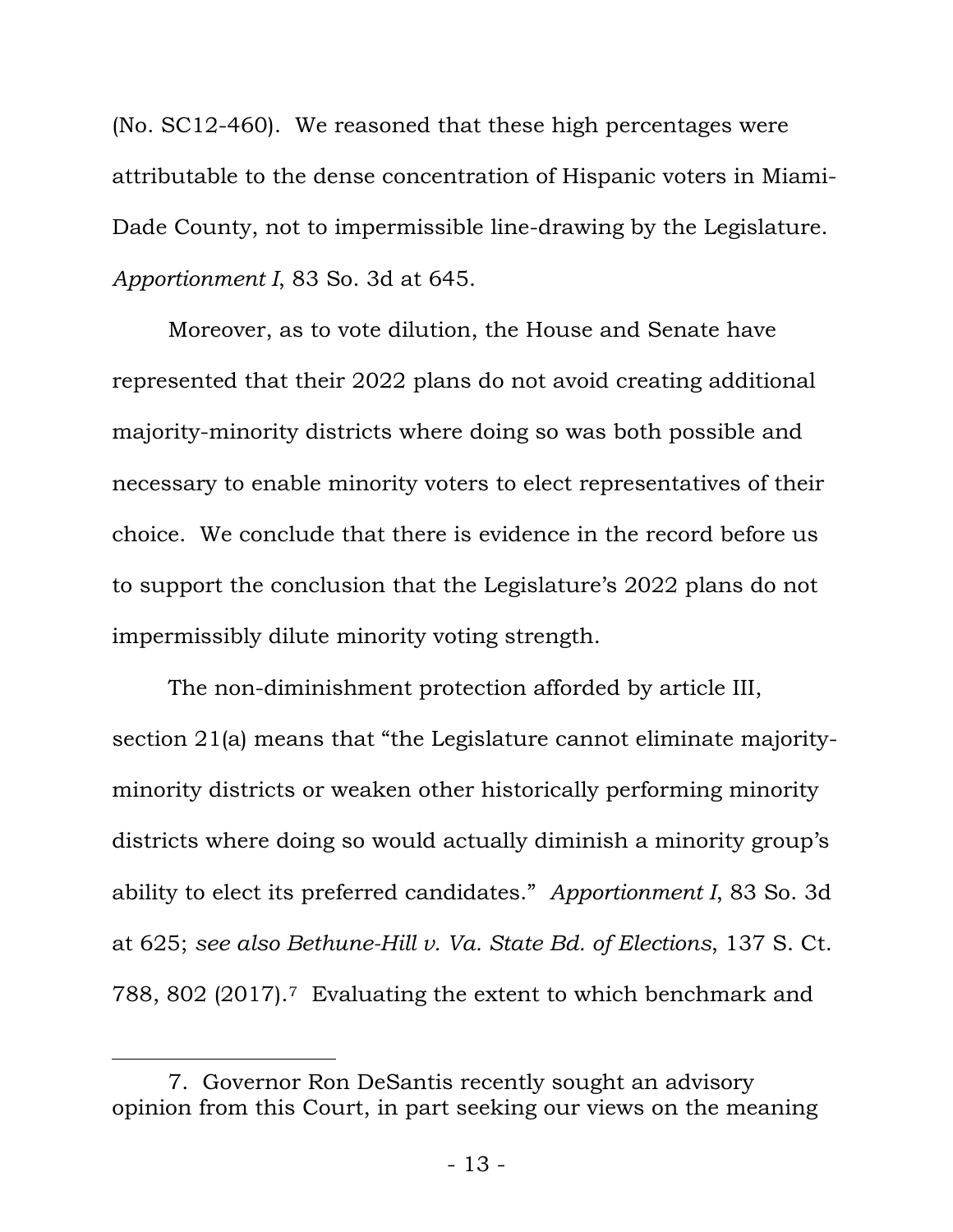new districts perform for minority voters—that is, enable those voters to elect the candidate of their choice—requires a "functional analysis" of voting behavior within the districts at issue. Such analysis considers statistical data pertaining to voting age population; voter-registration data; voting registration of actual voters; and election results history. *Apportionment I*, 83 So. 3d at 625, 627. We have said that, "because a minority group's ability to elect a candidate of choice depends upon more than just population figures," a "slight change in percentage of the minority group's population in a given district does not necessarily have a cognizable effect on a minority group's ability to elect its preferred candidate of choice." *Id.* at 625.

During this redistricting cycle, the House and Senate each conducted a functional analysis of the minority performing districts in the benchmark and new plans. The House represents that its

and application of the non-diminishment standard in article III, section 21(a). For the reasons we explained in *Advisory Opinion to the Governor re Whether Article III Section 20(a) of the Florida Constitution Requires the Retention of a District in Northern Florida*, 47 Fla. L. Weekly S44 (Fla. Feb. 10, 2022), we declined to issue the advisory opinion. Our decision today should not be taken as expressing any views on the questions raised in the Governor's request.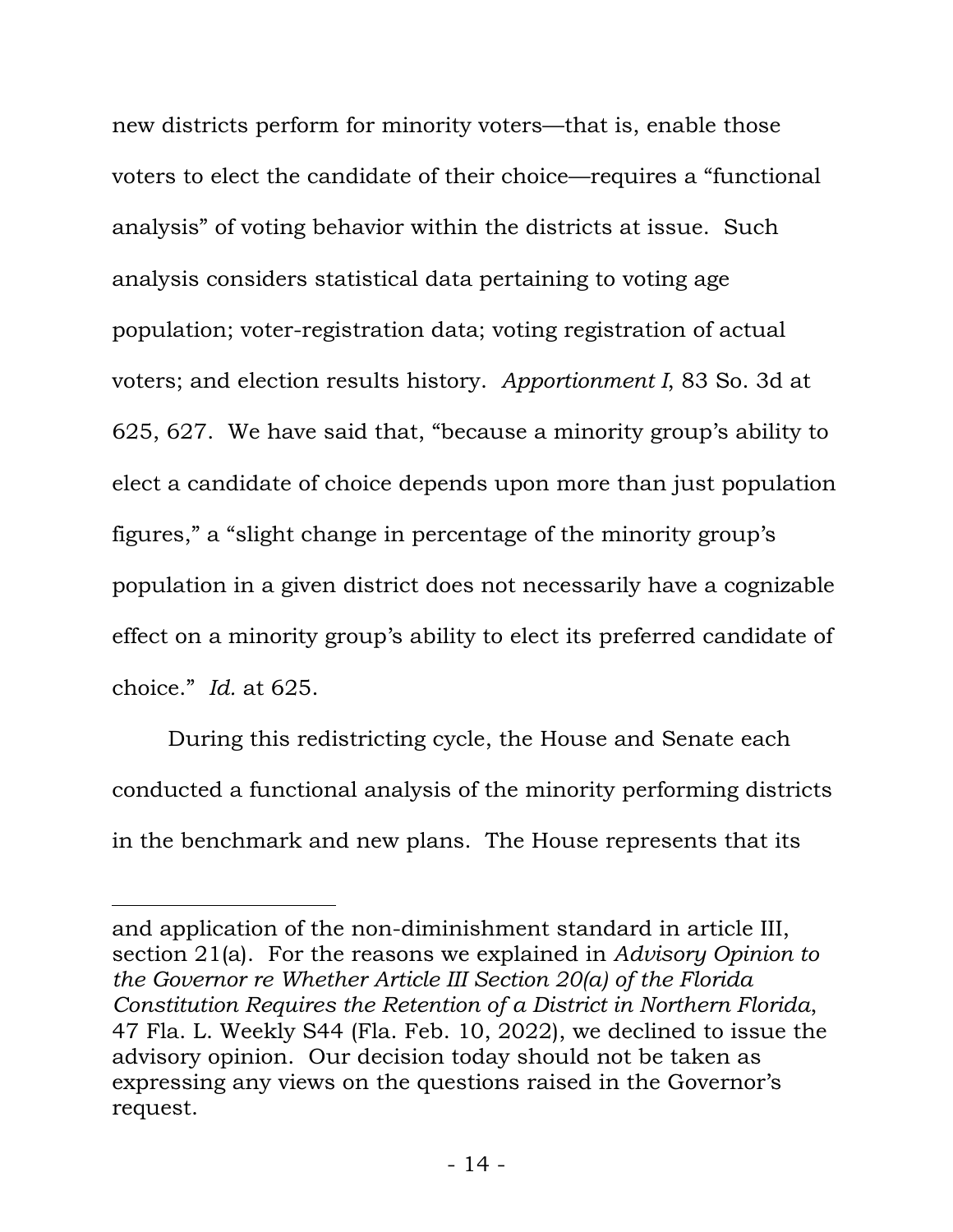benchmark and new plans contain 18 districts each that perform for Black voters and 12 districts each that perform for Hispanic voters. The record shows that, among the identified minority performing districts in the 2022 House plan, the number of majority-minority districts is unchanged from the benchmark plan.

The Senate represents that its benchmark and new plans contain five districts each that perform for Black voters and five districts each that perform for Hispanic voters. Of the five identified performing Black voter districts, one is majority minority in both the benchmark and 2022 Senate plans. The record further shows that four of the five identified performing Hispanic voter districts in the benchmark plan are majority minority, while all five of the identified performing Hispanic voter districts in the 2022 Senate plan are majority minority. The objective statistical data constitute support in the record for the Legislature's representation that the 2022 plans do not diminish minority voters' ability to elect representatives of their choice. *See id.* at 655 (no retrogression since "[t]here are as many Senate minority districts as there were under the 2002 Senate benchmark plan with what appears to be commensurate voting ability").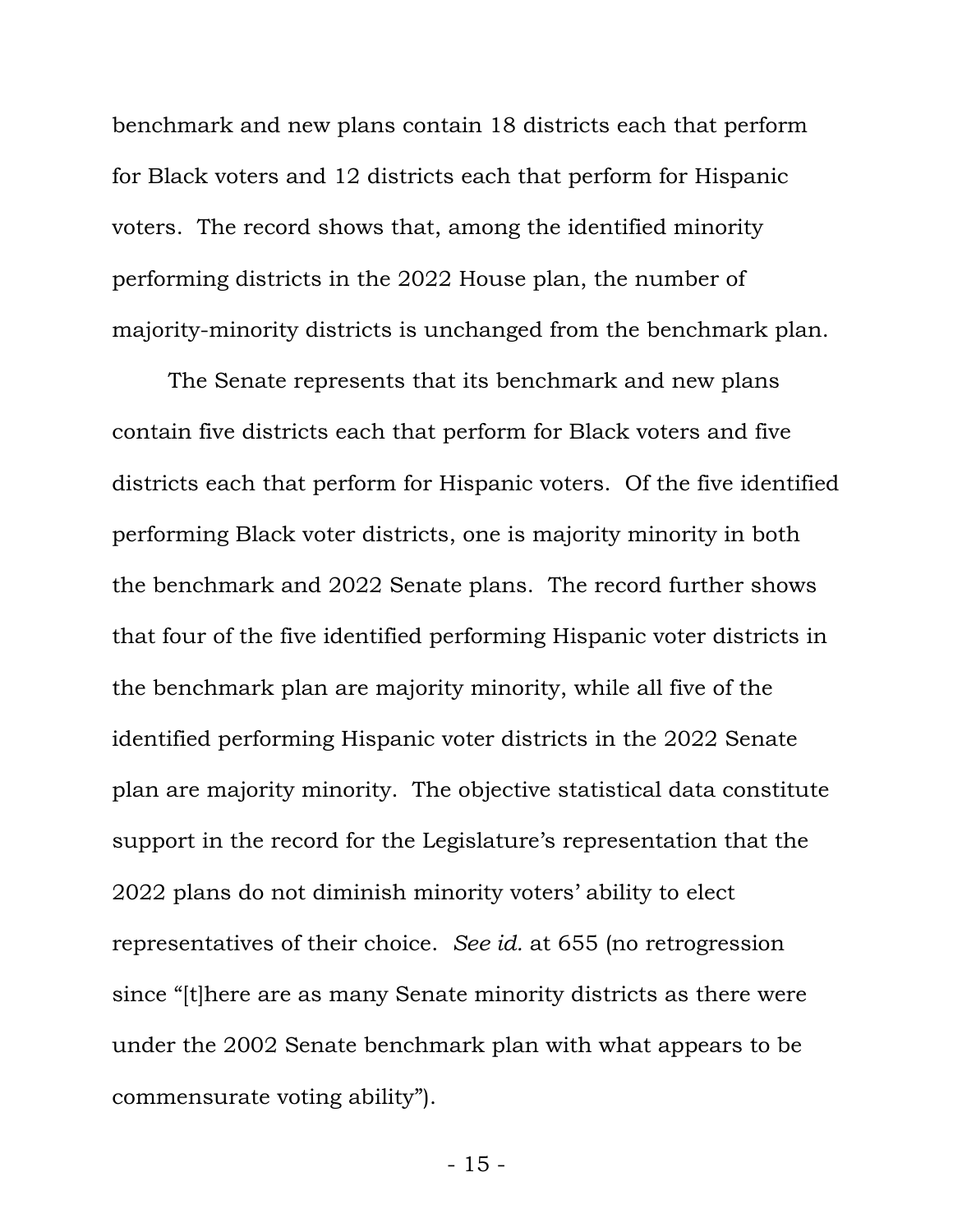Finally, there is the tier-one standard that "no apportionment plan or district shall be drawn with the intent to favor or disfavor a political party or an incumbent." Art. III, § 16(a). It follows from the constitutional text that "there is no acceptable level of improper intent." *Apportionment I*, 83 So. 3d at 617. That said, we acknowledged in 2012 that "redistricting will inherently have political consequences," and we emphasized that the constitutional text "prohibits intent, not effect." *Id*. Consistent with these principles, we rejected a claim that an apportionment plan's partisan imbalance alone demonstrated an overall intent to favor a political party. *Id.* at 642.

Here the House and Senate represent that they drew their 2022 plans without regard to the addresses of incumbents and that they considered political data only as necessary to ensure compliance with minority voter protections. The Senate also represents that it drew its new apportionment plan without regard to preserving existing district boundaries. In addition, each chamber supports its plan by invoking reasoning that our Court itself has employed. They say that their compliance with the tiertwo population, compactness, and boundary standards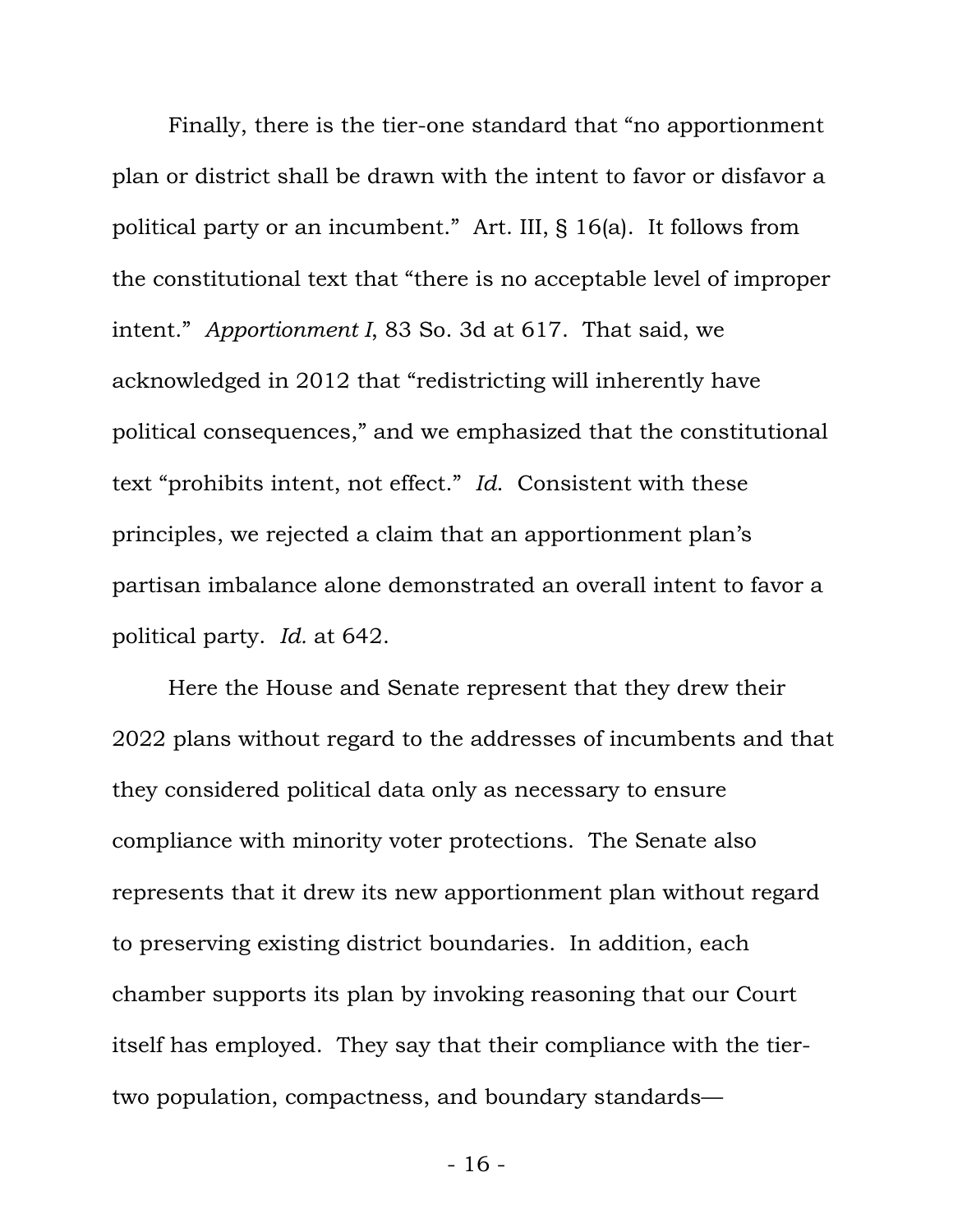compliance that we have concluded is supported in the record—at least suggests that each plan also complies with the tier-one prohibition on intentional political favoritism. *See id.* at 645 ("[T]he House plan has complied with the tier-two standards, making improper intent less likely."). Reading the record in light of our precedents, we conclude that there is evidence in the record here to support the conclusion that the Legislature drew its 2022 plans without an impermissible intent to favor or disfavor a political party or incumbent.

## III.

Given the record before us, and in the absence of any filed opposition, we declare valid the House and Senate apportionment plans in Senate Joint Resolution 100.

The House and Senate ask us in this proceeding to go further and hold that the constitutional text, properly interpreted, precludes any future fact-based challenges to the 2022 apportionment plans that we have now declared valid. *See* Art. III, § 16(d), Fla. Const. ("A judgment of the supreme court of the state determining the apportionment to be valid shall be binding upon all the citizens of the state."). They argue that our Court has erred in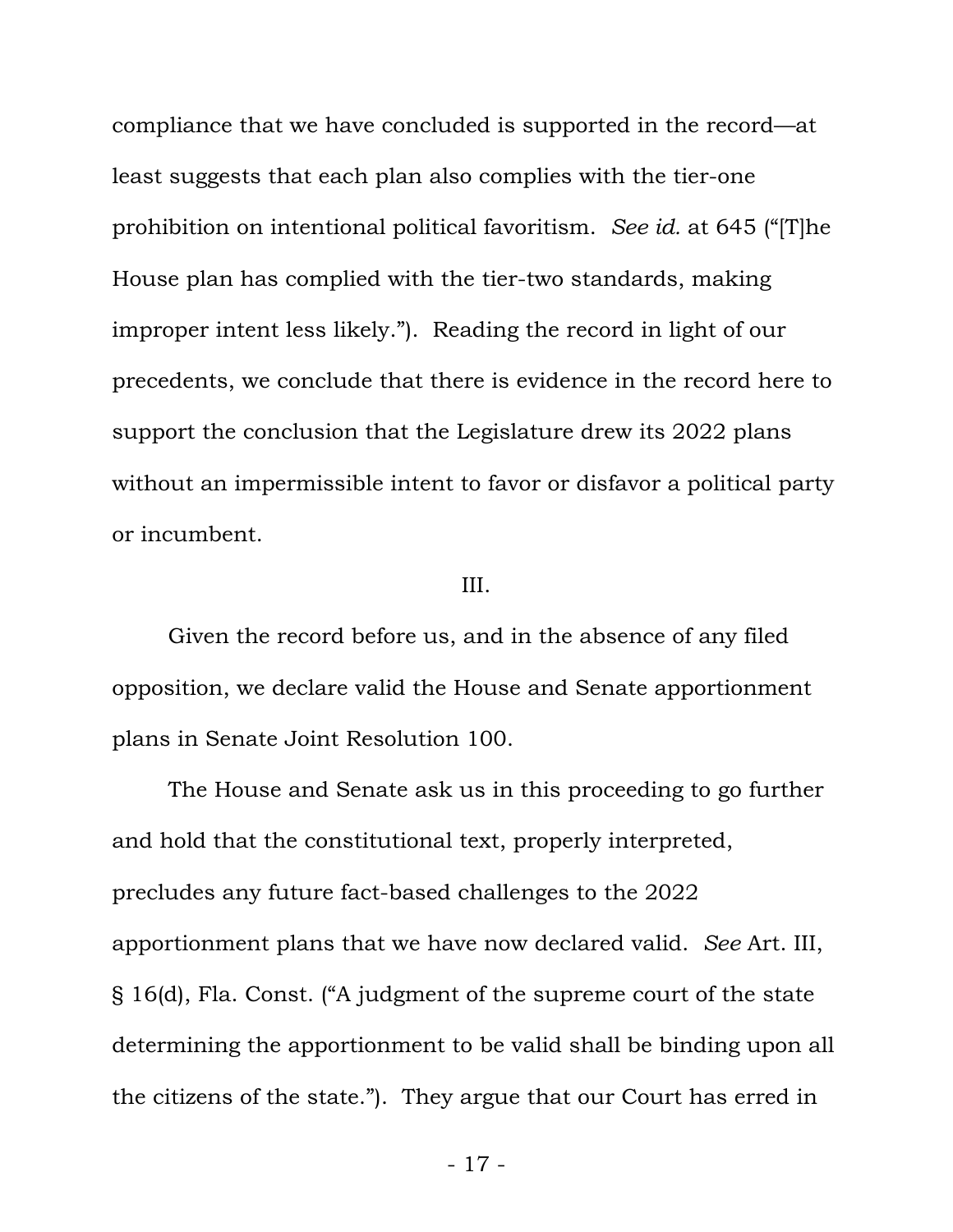the past by drawing a distinction between "facial" challenges (the ones ostensibly at issue in a mandatory original proceeding under article III, section 16(c)) and fact-based or "as-applied" challenges (brought in subsequent proceedings). The chambers acknowledge that acceptance of their argument would require us to recede from our case law on that point, particularly the holding in *Florida House of Representatives v. League of Women Voters of Florida*, 118 So. 3d 198 (Fla. 2013). The Legislature has raised an important issue, but one that would be more appropriately considered in an original writ proceeding, if a fact-based challenge to the 2022 apportionment is filed.

No motion for rehearing will be entertained.

It is so ordered.

POLSTON, LAWSON, COURIEL, and GROSSHANS, JJ., concur. LABARGA, J., concurs in result. CANADY, C.J., recused.

Original Proceeding - Legislative Apportionment

Ashley Moody, Attorney General, Henry C. Whitaker, Solicitor General, and Daniel W. Bell, Chief Deputy Solicitor General, Tallahassee, Florida,

for the Office of the Attorney General as proponents